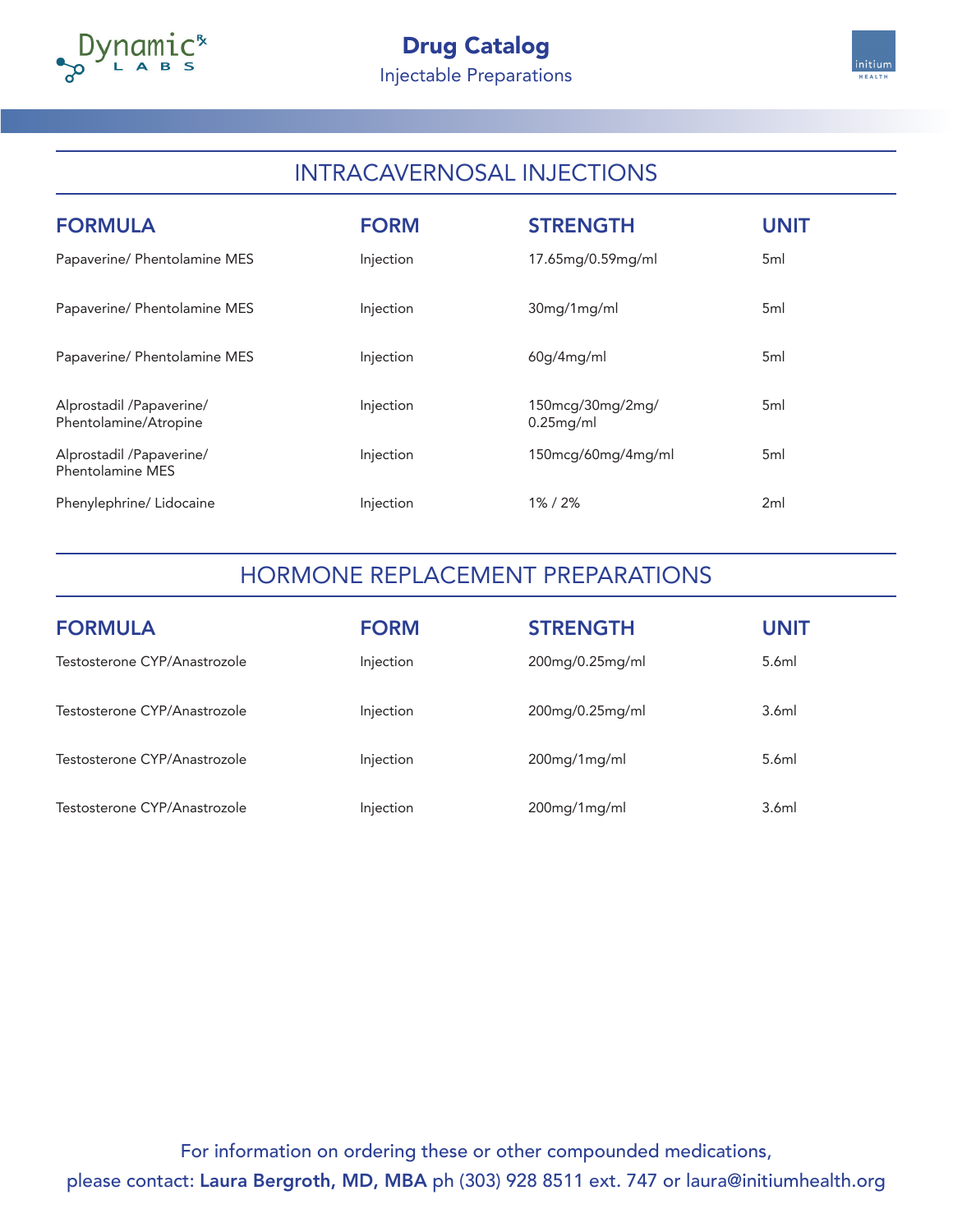



## HORMONE REPLACEMENT PREPARATIONS

| <b>FORMULA</b>           | <b>FORM</b> | <b>STRENGTH</b>   | <b>UNIT</b> |
|--------------------------|-------------|-------------------|-------------|
| Testosterone/Anastrozole | Cream       | 250mg/0.0715mg/ml | 28g         |
| Testosterone/Anastrozole | Cream       | 250mg/0.143mg/ml  | 28g         |
| Testosterone/Anastrozole | Cream       | 300mg/0.0715mg/ml | 28g         |
| Testosterone/Anastrozole | Cream       | 300mg/0.143mg/ml  | 28g         |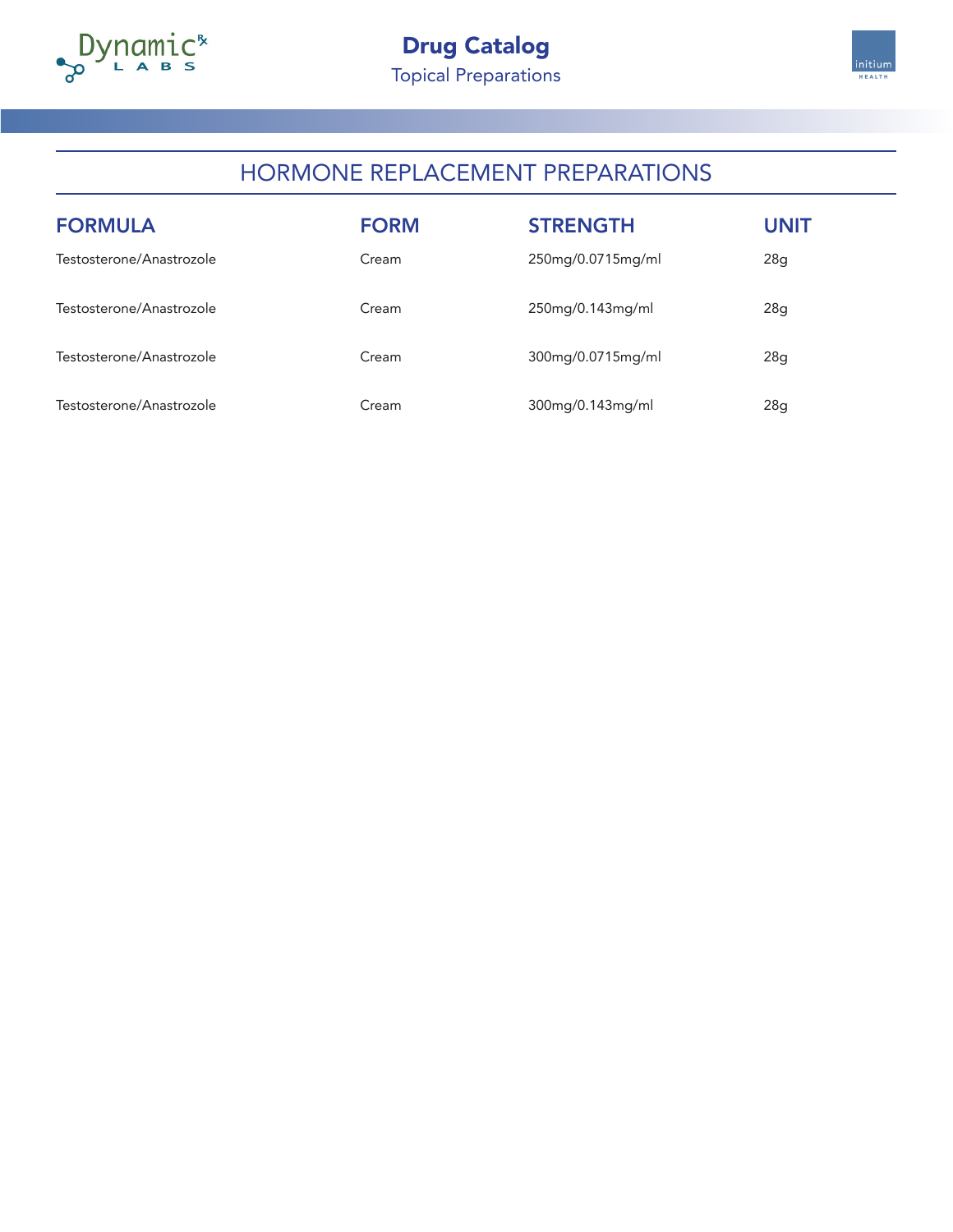



# SUBLINGUAL, PE PREPARATIONS

| <b>FORMULA</b>        | <b>FORM</b> | <b>STRENGTH</b> | <b>UNIT</b> |
|-----------------------|-------------|-----------------|-------------|
| Paroxetine/Sildenafil | Troche      | 30mg/25mg       | Each        |
| Paroxetine/Sildenafil | Troche      | 40mg/110mg      | Each        |
| Paroxetine/Sildenafil | Troche      | 40mg/50mg       | Each        |
| Paroxetine/Sildenafil | Troche      | 30mg/20mg       | Each        |
| Paroxetine/Sildenafil | Troche      | 30mg/30mg       | Each        |
| Paroxetine/Sildenafil | Troche      | 40mg/40mg       | Each        |
| Paroxetine/Sildenafil | Troche      | 40mg/50mg       | Each        |

## SILDENAFIL, ED PREPARATIONS

| <b>FORMULA</b>       | <b>FORM</b> | <b>STRENGTH</b> | <b>UNIT</b> |
|----------------------|-------------|-----------------|-------------|
| Sildenafil/Yohimbine | Troche      | 150mg/2mg       | Each        |
| Sildenafil/Yohimbine | Troche      | 110mg/2mg       | Each        |
| Sildenafil/Yohimbine | Troche      | 75mg/2mg        | Each        |
| Sildenafil/Yohimbine | Troche      | $50$ mg/ $2$ mg | Each        |
| Sildenafil/Yohimbine | Troche      | 20mg/2mg        | Each        |

## TADALAFIL, ED PREPARATIONS

| <b>FORMULA</b>      | <b>FORM</b> | <b>STRENGTH</b> | <b>UNIT</b> |
|---------------------|-------------|-----------------|-------------|
| Tadalafil/Yohimbine | Troche      | 75mg/2mg        | Each        |
| Tadalafil/Yohimbine | Troche      | 50mg/2mg        | Each        |
| Tadalafil/Yohimbine | Troche      | 40mg/2mg        | Each        |
| Tadalafil/Yohimbine | Troche      | 30mg/2mg        | Each        |
| Tadalafil/Yohimbine | Troche      | 20mg/2mg        | Each        |

#### VARDENAFIL, ED PREPARATIONS

| <b>FORMULA</b>       | <b>FORM</b> | <b>STRENGTH</b> | UNIT |
|----------------------|-------------|-----------------|------|
| Vardenafil/Yohimbine | Troche      | 75mg/2mg        | Each |
| Vardenafil/Yohimbine | Troche      | $50$ mg/ $2$ mg | Each |
| Vardenafil/Yohimbine | Troche      | $40$ mg/ $2$ mg | Each |
| Vardenafil/Yohimbine | Troche      | 30mg/2mg        | Each |
| Vardenafil/Yohimbine | Troche      | $20$ mg/ $2$ mg | Each |